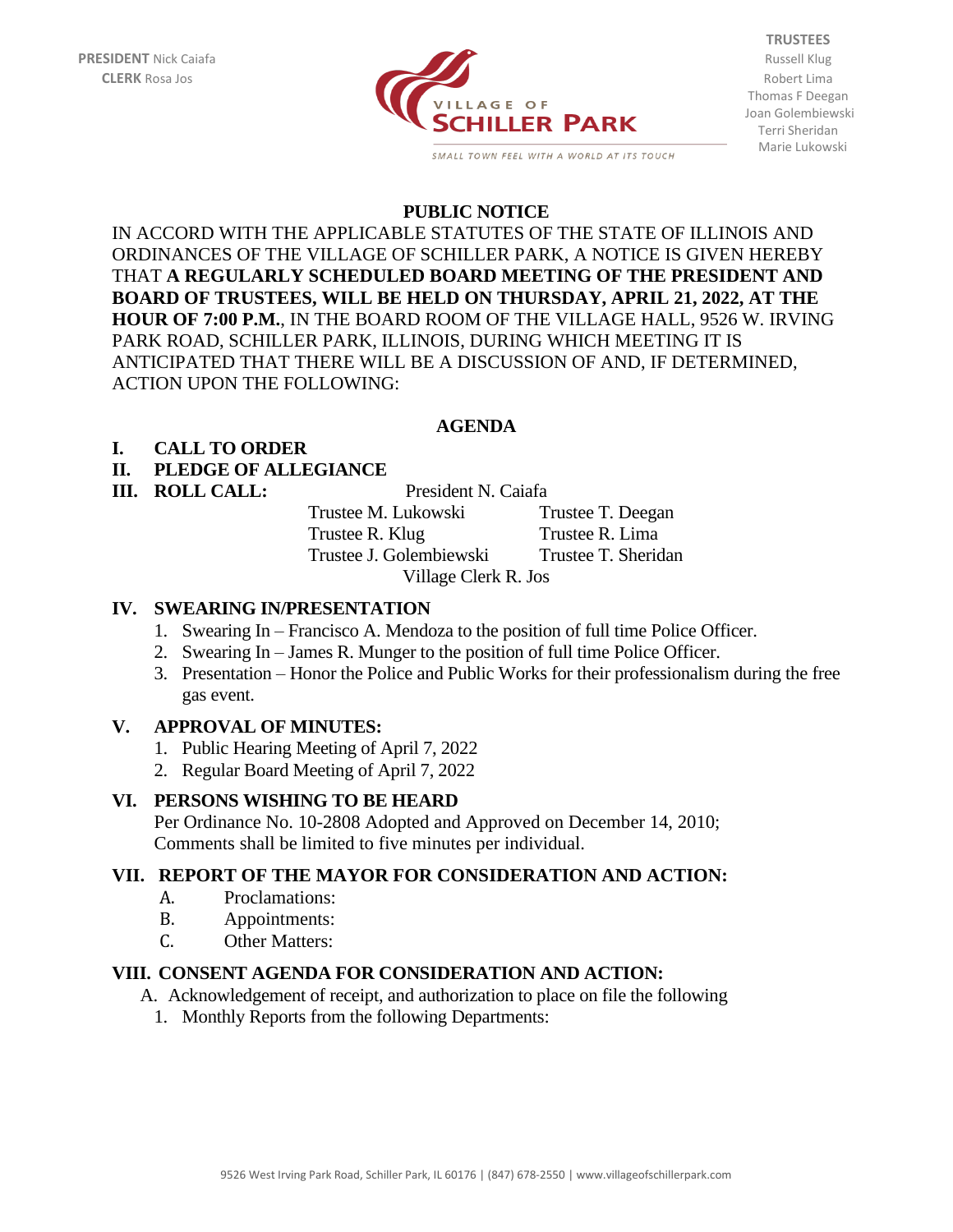- a. Fire
- b. Police
- c. Public Works Department

## **IX. DISCUSSION AND ACTION ITEMS:**

- 1. Village Manager's Report
- 2. Village Engineer's Report
- 3. Department Heads' Report
- 4. June 2022 Street Light Bid
- 5. Mannheim And Irving Development
- 6. Elected Officials' Comments

# **X. COMMITTEE REPORTS FOR CONSIDERATION AND ACTION:**

- A. LICENSE (Business, Liquor, Ordinances, Utilities, and General Permits) Chr. Lukowski, Klug, Deegan Current Report
- B. PUBLIC WORKS (Streets, Water, Storm Water, Engineering, Fleet/Building Maintenance) Chr. Klug, Lukowski, Golembiewski
	- 1. Motion to approve The Village of Schiller Park, Joining the State C.M.S bid for the procurement of salt for the winter of 2022/2023.
- C. COMMUNITY DEVELOPMENT (Planning, Zoning, Health, Building, Environment, and Transportation) Chr. Golembiewski, Sheridan, Lima Current Report
- D. PUBLIC SAFETY (Police, Fire, Emergency Management, 911, and EMS) Chr. Deegan, Klug, Lukowski Current Report
- E. ADMINISTRATION/FINANCE (Human Resources, Insurance, Bills, Legal) Chr. Lima, Deegan, Sheridan
	- 1. Motion to Approve the Current List of Bills in the Amount of \$570,905.86. This Includes the Following Non-Recurring Invoices:
		- a. The Huntington Bank Lease #1, Payment No.13 of 20
		- b. Edwin Hancock Engineering 2022 Street/Alley Design Engineering
		- c. Fire Service, Inc. Ambulance Body Work
	- 2. Motion to Approve a Resolution Authorizing the Disposition of Certain Village Property (Cell Phones & Tablet Computers).
	- 3. Motion to approve a Collective Bargaining Agreement with Public Works employees in the International Union of Operating Engineers Local #150.